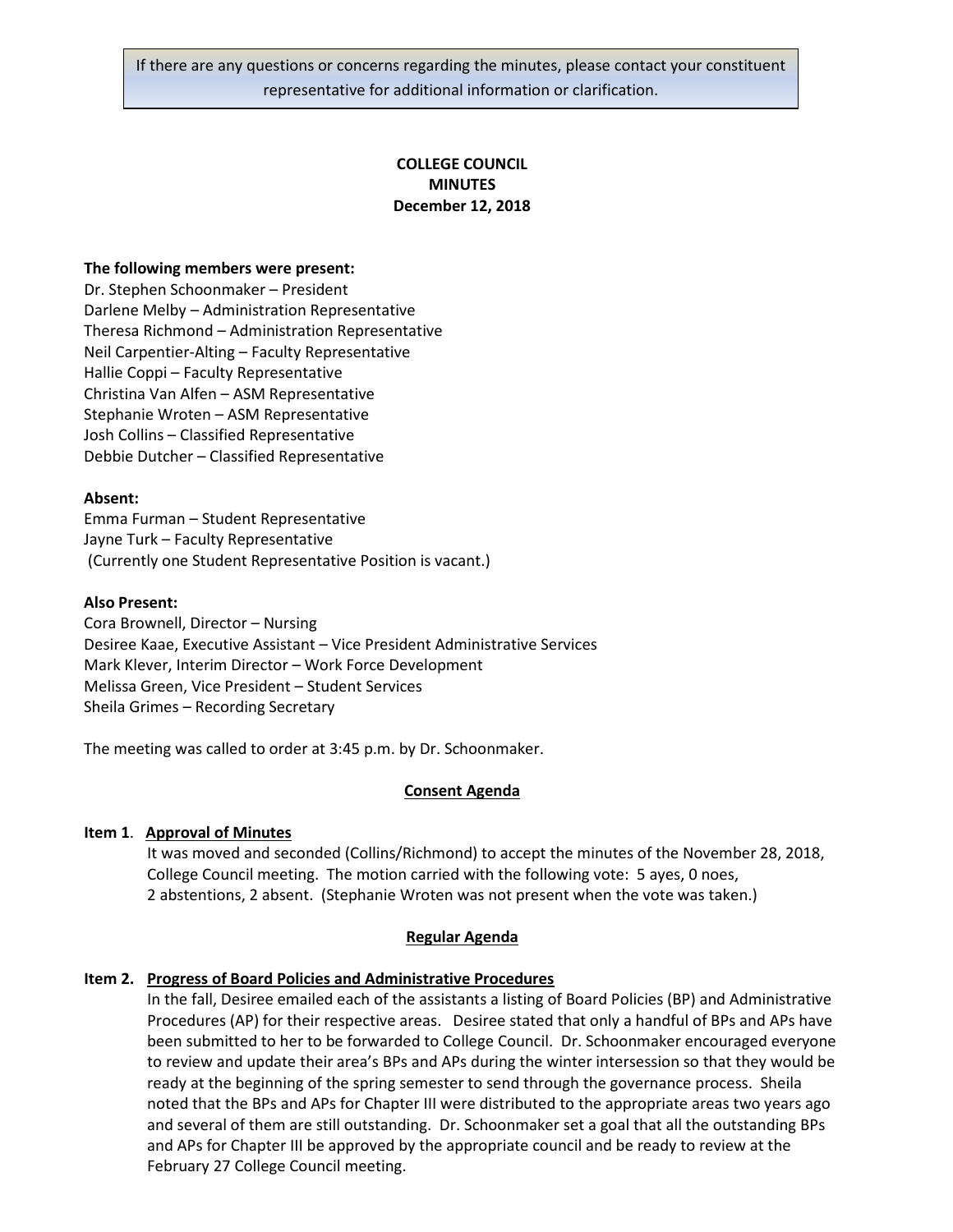*College Council Minutes – December 12, 2018 Regular Meeting Page 2 of 3*

### **Item 3. Recommended Review of Board Policy**

Board Policy 4050 – Articulation was reviewed.

It was moved and seconded (Collins/Richmond) to recommend approval of Board Policy 4050. The motion carried with the following vote: 8 ayes, 0 noes, 1 absent.

### **Item 4. Recommend Review of Revised Board Policy**

Board Policy 4030 – Academic Freedom was reviewed.

It was moved and seconded (Collins/Dutcher) to table Board Policy 4030 and return this document to Instructional Council to clarify the intent of item D under section I. The motion carried with the following vote: 8 ayes, 0 noes, 1 absent.

### **Item 5. Recommend Review of Revised Administrative Procedures**

Administrative Procedures 4030 – Academic Freedom and 4050 - Articulation were reviewed.

College Council recommended returning Administrative Procedure 4050 to Instruction Council and suggested the following changes:

- On Page two, Item 4, the sentence begins with "That." Remove "That" and "COS" so that the sentence reads as follows: The process remains in place and appropriate faculty are participating in good faith is the responsibility of the appropriate Dean of Director.
- On Page three, under Item 7, after the second sentence, explain the steps necessary for the evaluation of a student portfolio and a challenge examination.
- On Page three, under Item 2.b, remove "placement" and add "standing" so that the sentence reads as follows: Review the competencies required in the College course and the process for earning advanced standing.
- On Page three, under Item 2.e, remove "Division."
- As this is a College Administrative Procedure, remove all references to College of the Siskiyous and COS. If the College is being referred to, please state "the College."

It was moved and seconded (Collins/Dutcher) to recommend approval of Administrative Procedures 4030 and 4050 with the following vote: 0 ayes, 8 noes, 1 absent. The motion failed.

It was moved and seconded (Collins/Dutcher) to recommend approval of Administrative Procedure 4030. The motion carried with the following vote: 8 ayes, 0 noes, 1 absent.

It was moved and seconded (Van Alfen/Richmond) to table Administrative Procedure 4050 and return this document to Instruction Council for a complete review as well as to incorporate the above-suggested revisions. The motion carried with the following vote: 8 ayes, 0 noes, 1 absent.

# **Item 6. Progress on End-of-the-Year Goals**

As we are about half way through the academic year, College Council reviewed the status of their goals:

# **1. Finalize the Participatory Governance document.**

This document has been drafted and is in process. Once the ASM Senate has been formed, the Participatory Governance document will be distributed to the various constituent groups in the spring for additional input.